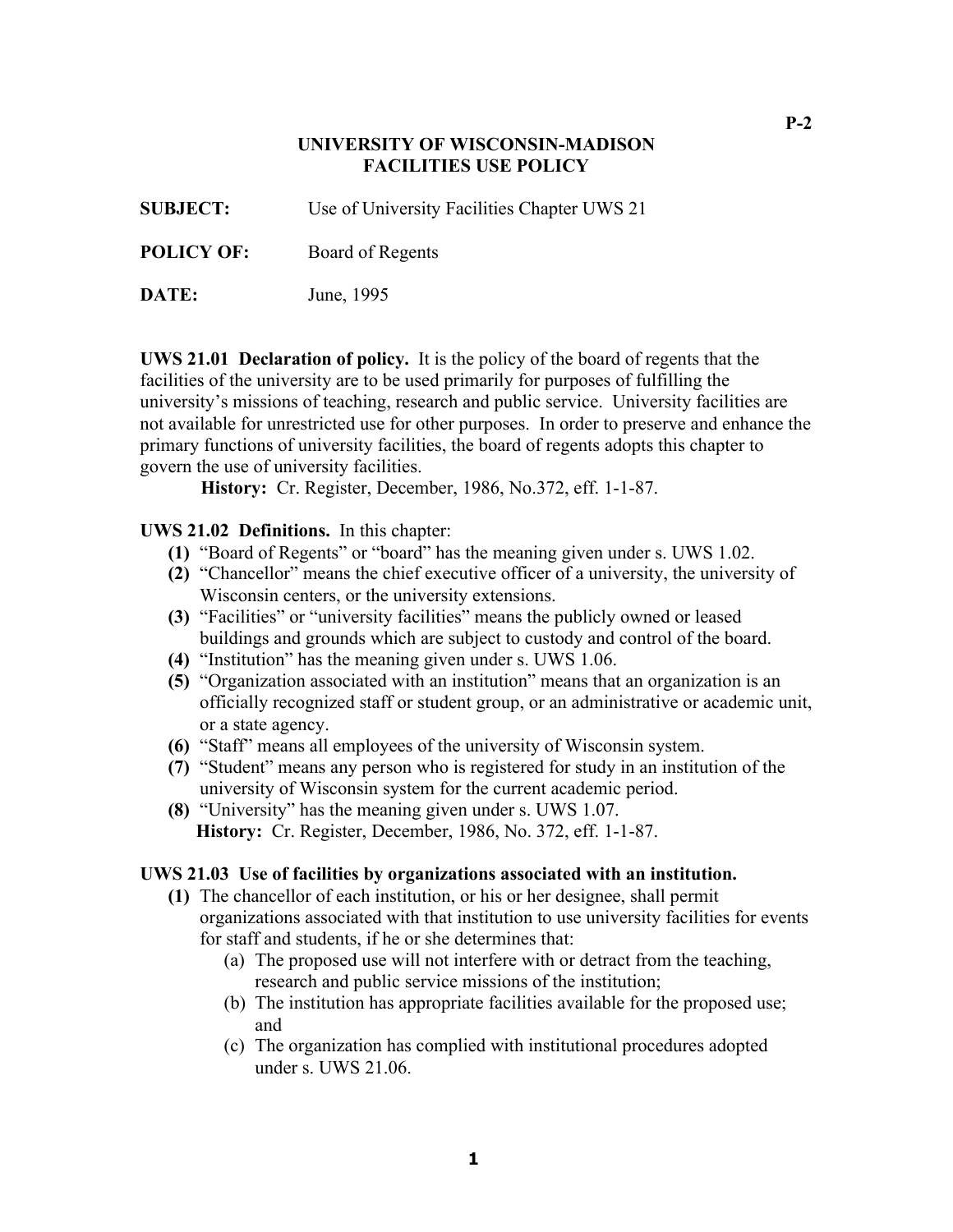- **(2)** The chancellor of each institution, or his or her designee, may permit organizations associated with that institution to use university facilities for public events if he or she determines that:
	- (a) The proposed use will not interfere with or detract from the teaching, research and public service missions of the institution;
	- (b) The institution has appropriate facilities available for the proposed use; and
	- (c) The organization has complied with institutional procedures adopted under s. UWS 21.06.
- **(3)** The organizations using university facilities under this section may be required to reimburse the institution for the costs, if any, incident to the use of the facilities.
- **(4)** Organizations using university facilities under this section may be required to pay rental charges for use of the facilities if the use is revenue producing. **History:** Cr. Register, December, 1986, No. 372, eff. 1-1-87.

## **UWS 21.04 Use of facilities by persons or organizations not associated with an institution.**

- **(1)** The chancellor of each institution, or his or her designee, may permit persons, or organizations not associated with that institution, to use university facilities at his or her institution if he or she determines that:
	- (a) The proposed use is under the sponsorship or at the invitation of an organization associated with the institution;
	- (b) The proposed use will not interfere with or detract from the teaching, research and public service missions of the institution, or the use of the facilities by organizations associated with the institutions;
	- (c) The institution has appropriate facilities available for the proposed use; and
	- (d) The person or organization has complied with institutional procedures adopted under s. UWS 21.06.
- **(2)** Persons or organizations using university facilities under this section must reimburse the institutions for the costs, if any, incident to the use of the facilities.
- **(3)** Persons or organizations using university facilities under this section may be required to pay rental charges for use of facilities if the use is revenue producing. **History:** Cr. Register, December, 1986, No. 372, eff. 1-1-87.

# **UWS 21.05 Access to public events held at university facilities.**

- **(1)** It is the policy of the board to ensure maximum access to public events held in university facilities, consistent with the legally recognized rights and interests of performers, lecturers, artists and speakers.
- **(2)** Where a person or organizations has secured the use of university facilities for a public event, any contemplated restriction or condition on access to the event must be made known prior to the event, and must be embodied in a written agreement with the institution, which agreement shall be open to public inspection. However, such agreements may not deny or restrict access to university facilities in a manner contrary to other applicable laws or regulations or on any basis prohibited by law.